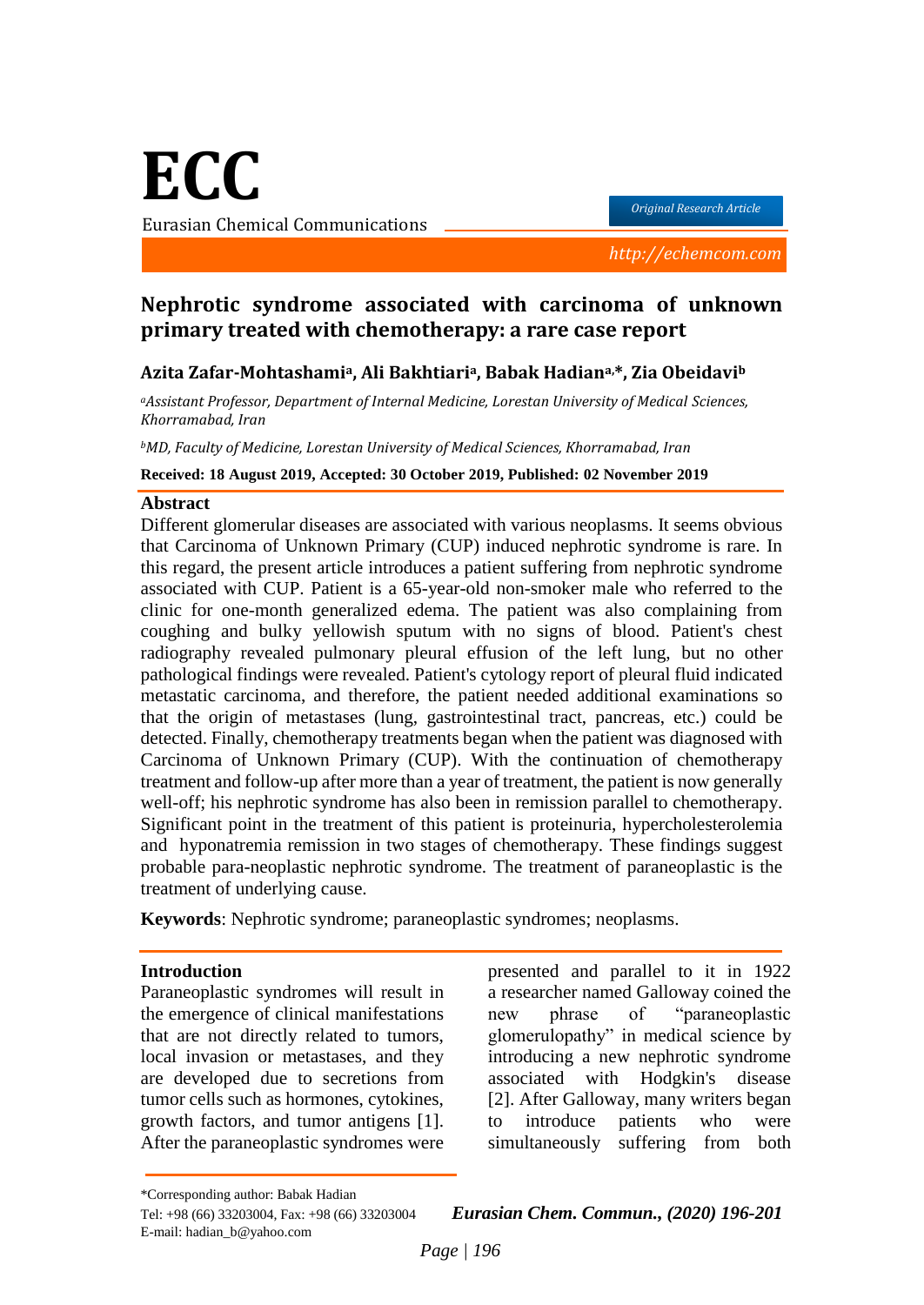cancer and glomerular disease, but the causal relationship between the two was still unknown [3].

Diagnosis of paraneoplastic syndrome is based on quadruple criteria, which include: a) no other specific cause for the syndrome concerned; b) a time relation between the diagnosis of the syndrome and the cancer; c) clinical and histological remission after complete tumor removal by surgery; or complete remission following chemotherapy; d) tumor recurrence in conjunction with rise in associated symptoms [1,4].

Glomerulopathy is a general term for describing glomerular damages. Nephrotic syndrome is one of the most common clinical manifestations of glomerulopathy which is identified through severe proteinuria (more than 3.5 g of protein in 24-hour urine), hypoalbuminemia (less than 30 g/l), high cholesterol and edema [5]. Various predisposing factors such as primary and systemic kidney disease, as well as secondary causes such as congenital infections, diabetes, systemic lupus erythematosus (SLE), neoplasms or using a specific drug can lead to the occurrence of nephrotic syndrome with histopathological variable patterns [3,5-7].

Different glomerular diseases are associated with various neoplasms. Nephrotic syndrome caused by membranous nephropathy is associated with solid tumors, cases of Minimal Change Disease (MCD), IgA Nephropathy, Focal Segmental Glomerulosclerosis (FSGS), Membranoproliferative Glomerulonephr itis (MPGN), Rapidly Progressive Glomerulonephritis (RPGN), Amyloidosis, and Thrombotic Microangiopathy (TMA) associated with Solid tumors have also been reported. The most common neoplasms associated with paraneoplastic glomerular diseases are lung and gastrointestinal carcinoma [8]. MCD is strongly associated with Hodgkin's lymphoma [9]. However, it seems obvious that Carcinoma of Unknown Primary (CUP) induced nephrotic syndrome is rare; in this regard, the present article introduces a patient suffering from nephrotic syndrome associated with CUP, which improved after the cancer treatment.

# **Case report**

Patient is a 65-year-old non-smoker male who referred to the clinic of Shahid Rahimi Hospital of Khorramabad which is associated to Lorestan University of Medical Sciences for onemonth generalized edema. The patient have been diagnosed with type 2 diabetes (under treatment with injecting insulin) and hypertension since 10 years ago, and he had undergone Coronary Artery Bypass Graft (CABG) surgery three months before referral and he had no complications after surgery. Before CABG examinations revealed no evidence of nephrotic syndrome. The patient also had a history of Hypersensitivity Pneumonitis and consumption of Atrovent and Seroflo sprays and was treated with prazosin and tamsulosin due to BPH. He also noted the history of kidney stones. His family history was negative. The patient was also complaining from coughing and bulky yellowish sputum with no signs of blood. The admitted patient vital sign was a blood pressure of 130/80 mmHg, a heart rate of 86 beats per minute, a breathing rate of 14 per minute, and a body temperature of 37.2 degrees Celsius. His height was 171.2 cm and his weight was 86.24 kg. The patient had a weight gain of 10 kilograms over the past month. The patient was fully awake and no abnormalities were observed in his mental status assessment.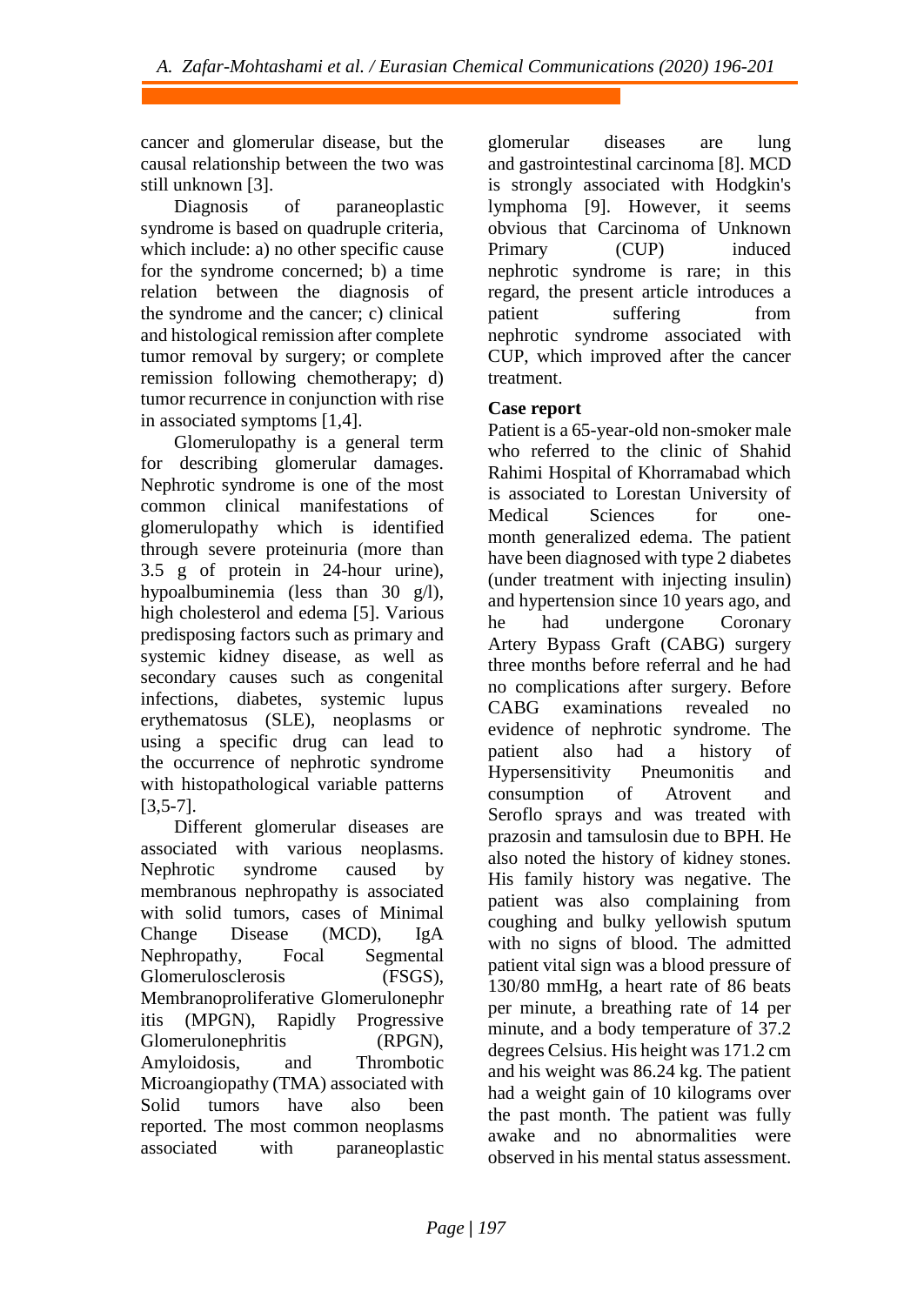The patient did not have icteric sclera and pale conjunctiva. His lymph nodes were not touchable. Through the auscultation of the respiratory system through the lung fields, a decrease in the pulmonary sounds was heard in the lower left lung. Cutaneous (pitting) edema was observed in both lower limbs of the patient.

The results of the laboratory tests included white blood cell count (5.2  $\times$ 1000/mm<sup>3</sup>), hemoglobin count (13.7 g/dL) and platelet count (145  $\times$ 1000/mm<sup>3</sup>) in the form of Complete Blood Count (CBC) and urea (62 mg/dL), creatinine (1.2 mg/dL), total protein (2.86 g/dL), albumin (2 g/dL), total bilirubin (1.02 mg/dL), aspartate transaminase (14 U/L), alanine transaminase (5 U/L), alkaline phosphatase (208 U/L), total cholesterol  $(189 \text{ mg/dL})$ , sodium (129 mEq/L), and potassium (4.4 mEq/L). Albuminuria 4+ and hematuria 4+ were also visible in the urinalysis. The 24-hour urine collection also showed proteinuria in the range of nephrotic syndrome (4.5 g/24 h). Serological markers of hepatitis B and C were negative. Rheumatoid factor and Anti-dsDNA antibody were also negative. Monoclonality (M-spike) was not revealed in serum and urine electrophoresis. Other laboratory examinations of the patient (including PSA levels) were normal. Patient's chest radiography revealed pulmonary pleural effusion of the left lung, but no other pathological findings were revealed. Patient's cytology report of pleural fluid (pleural fluid of the patient was transudative) indicated metastatic carcinoma (Signet Ring Cell Carcinoma (SRCC), that is a rare form of highly malignant adenocarcinoma), and therefore; the patient needed additional examinations so that the origin of metastases (lung, gastrointestinal tract, pancreas, etc.) could be detected.

Chest CT Scan was done, which revealed evidences of hyperinflation and emphysema in the field of both lungs (small airway disease). Moderate pleural effusion was observed in the left lung with collapse in the base of the left lung and a  $13 \times 19$  mm nodular fibrosis was observed in the upper lobe of the left lung (Figure 1).

The patient was then subjected to a lung needle biopsy (the obtained biopsy specimen included lung parenchyma along with fibrosis and anthracosis) and no infiltration of the tumor or granulomatous tissue was visible. Moreover, the patient received abdominal and pelvic CT scans which revealed no other abnormal findings except for a few cortical cysts with a maximum diameter of 40 mm in the left kidney and 30 mm in the right kidney (Figure 2).

In pelvic MRI without contrasts, any other findings which indicate malignancy were not reported except for the enlargement of the prostate that could have been due to BPH. In order to make sure that the prostate enlargement was not malignant, the patient was subjected to prostate biopsy and the results indicated nodular hyperplasia. Gastrointestinal endoscopy was performed, and the findings indicated erosive gastritis and nothing but hemorrhoid was reported in the colonoscopy examination. Finally, the patient was diagnosed with CUP. Chemotherapy treatments was begun with Taxotere, Cisplatin, and Fluorouracil.

After two courses of chemotherapy the nephrotic range of proteinuria, hypercholesterolemia, and hyponathremia were resolved. Followup after more than a year of treatment, reveal that the patient is good and in remission. These findings suggest that nephrotic syndrome is paraneoplastic.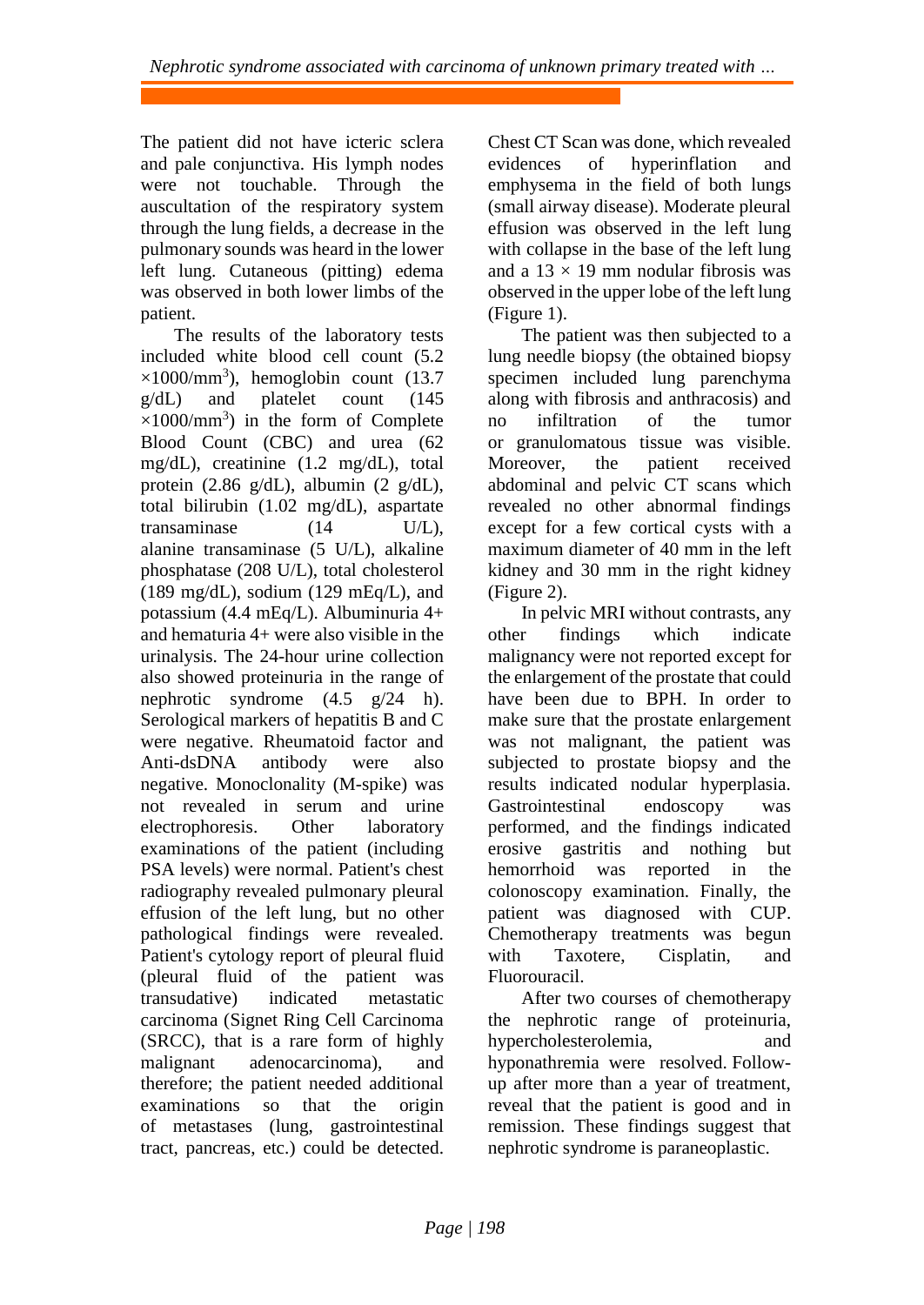

**Figure 1.** Chest Computed Tomography scan of the patient. (A) Transverse plane view (Mediastinal window). (B) Transverse plane view (Lung Window). (C) Coronal plane view



Figure 2. Abdominal Computed Tomography scan of the patient (Transverse plane view)

### **Discussion and conclusion**

Paraneoplastic glomerulonephritis was first raised about 40 years ago by Lee et al. [10]. Subsequently, membrane nephropathy associated with Solid tumors and Minimal Change Disease associated with Hodgkin's lymphoma were recognized as classical paraneoplastic glomerulonephritis. Other glomerulonephritis such as FSGS, Membranoproliferative Glomerulonephritis, IgA Nephropathy, and Rapidly Progressive Glomerulonephritis (RPGN) are also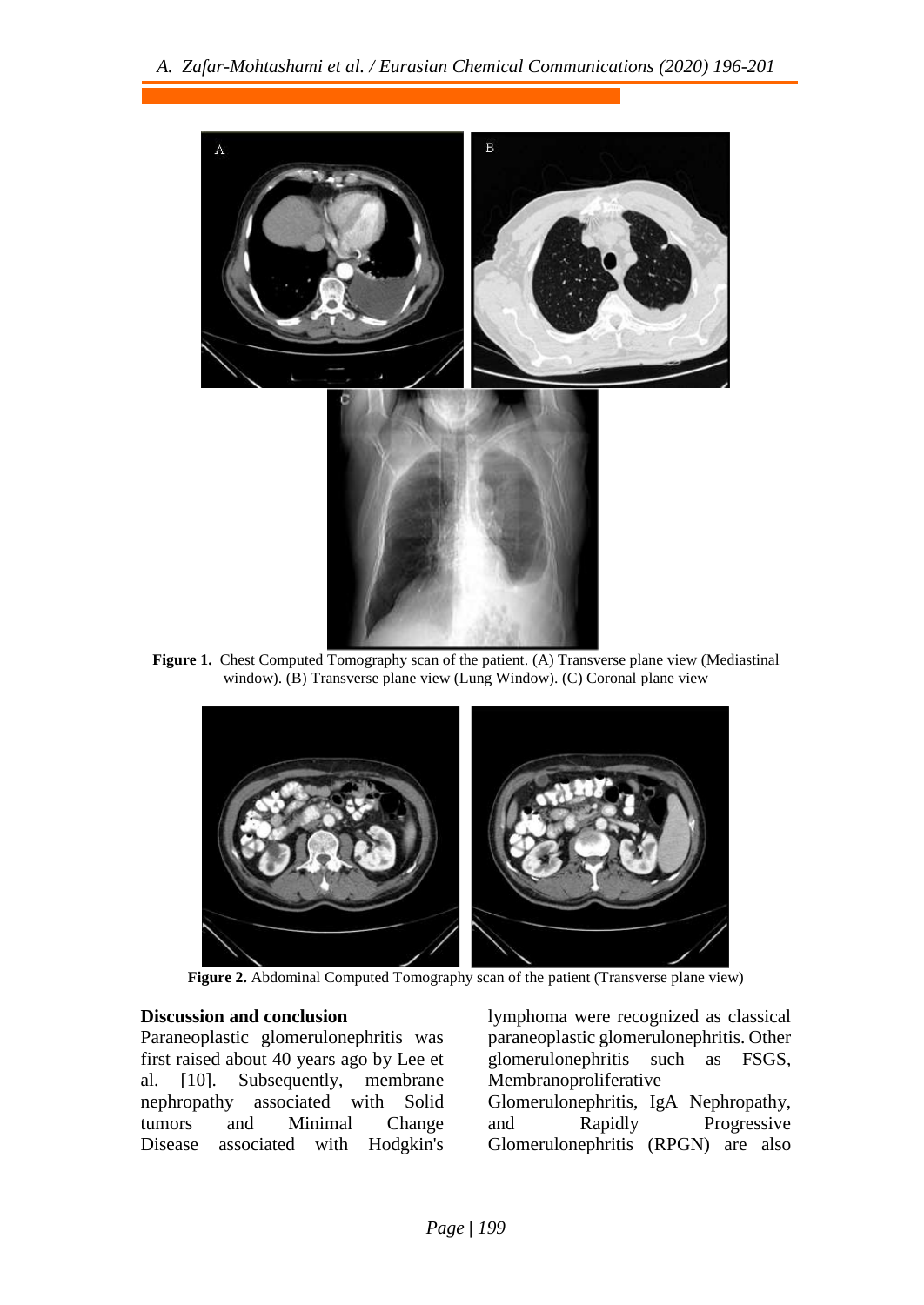associated with malignancies. The treatment of paraneoplastic glomerulonephritis is completely different from the treatment of idiopathic glomerulonephritis, which is why diagnosis of paraneoplastic glomerulonephritis is of great importance [3,11].

Nephrotic syndrome includes a set of symptoms caused by damage to the basement membrane of the kidney glomeruli. Some of the causes of nephrotic syndrome are diabetes, systemic lupus erythematosus, sarcoidosis, amyloidosis, cancer, hepatitis B and C  $[3,5-7]$ . In the present patient, the cause of the disease was Metastatic Carcinoma of Unknown Primary.

Carcinoma of Unknown Primary consists of a diverse group of cancers and is defined as a metastatic disease without a specified primary tumor at the time of initial emergence [12]. According to available statistics, CUP accounts for about 2-5% of all cancers. The advancement made in the diagnostic and therapeutic methods has failed to significantly affect the challenging diagnosis of CUP. CUP diagnostic criteria such as biopsy confirms the malignancy for which a specific primary origin was not found after filling medical history forms completely, performing complete physical examinations, evaluating the function of kidneys and liver, performing blood tests, chest X-ray test, abdominal and pelvic CT scans, as well as mammogram or Prostate Specific Antigen (PSA) test [13]. In the introduced patient, the primary origin of metastatic carcinoma of the pleura was not found despite filling the medical history completely, performing full physical examinations, as well as laboratory examinations and full imaging.

Chemotherapy is the main treatment for most patients with CUP, performing surgery, radiotherapy, and periodic monitoring of patients may also be helpful [14, 15]. The treatment of known cancer, often lead to improvement of renal disease.

Treatment for paraneoplastic nephrotic syndrome is complicated. Some studies have indicated the effectiveness of surgical treatment in curing paraneoplastic nephrotic syndrome [16,17]. However, there is no standard treatment for paraneoplastic nephrotic syndrome in nonsurgically malignant cases. Shikata et al. (2000) introduced two patients with nephrotic syndrome associated with advanced localized lung cancer and reported that the trace of urine protein and edema in these patients were significantly in remission after radiotherapy [3]. Furthermore, Lin et al. introduced a patient with non-small cell lung cancer (NSCLC) and noted that nephrotic syndrome in this patient was significantly in remission after radiotherapy of lung tumor in pulmonary [18]. Miyajima et al. have also introduced a patient with advanced localized lung adenocarcinoma who responded to chemoradiotherapy [19]. Mentioned studies would suggest in some way that radiotherapy and chemoradiotherapy can be used as a selective treatment for some types of advanced localized lung cancers in a patient with paraneoplastic nephrotic syndrome; as in the introduced patient, chemotherapy treatment of metastatic adenocarcinoma of pleura resulted in the remission based on clinical symptoms and laboratory findings associated with nephrotic syndrome.

## **Conclusion**

Nephrotic syndrome can be the paraneoplastic symptom of CUP. So even in diabetic patients with nephrotic